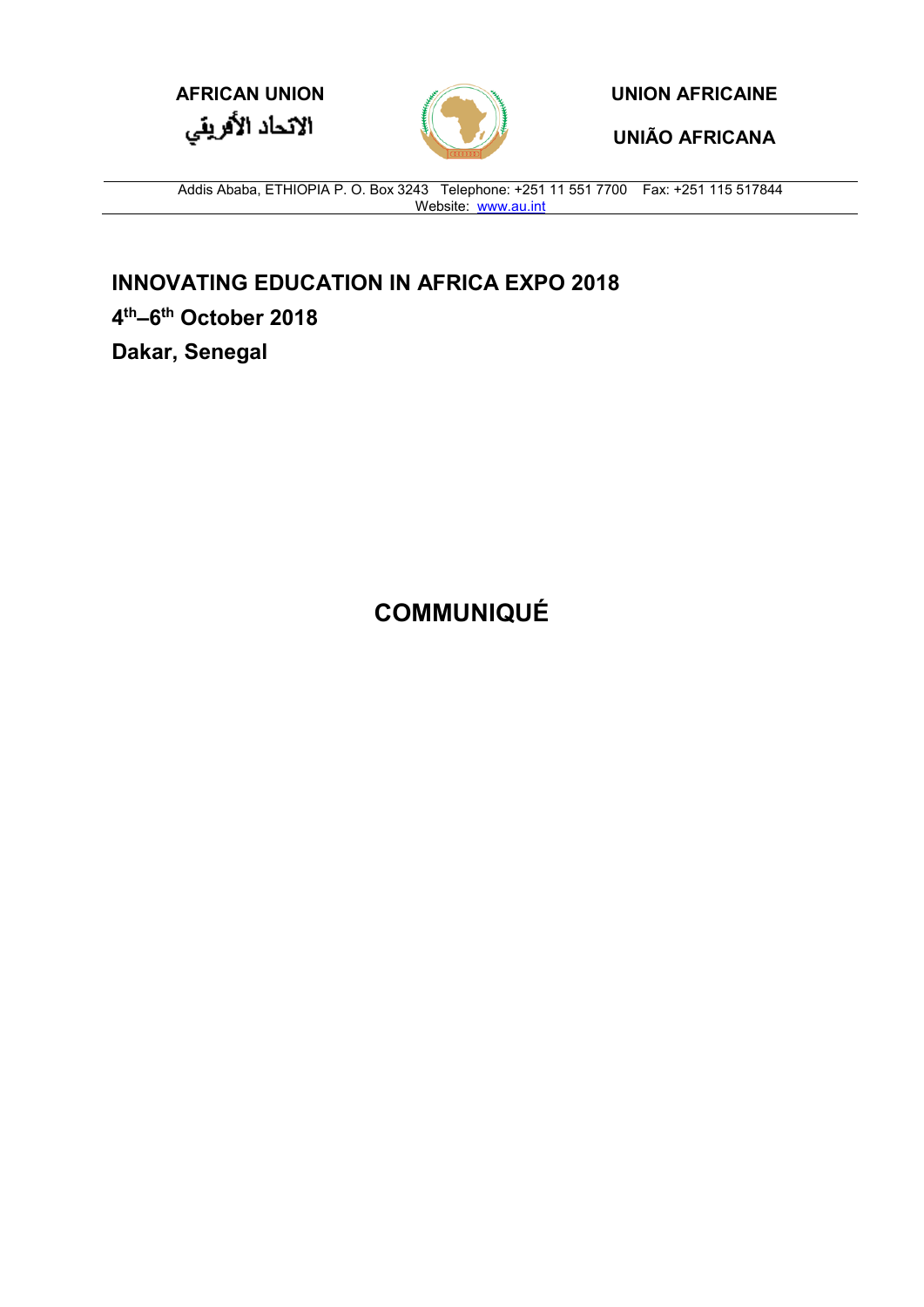## **COMMUNIQUÉ**

## **INNOVATING EDUCATION IN AFRICA EXPO**

We, the participants at the 1<sup>st</sup> Innovating Education in Africa Expo held in Dakar, Senegal from 4<sup>th</sup> to 6<sup>th</sup> October 2018 approve and adopt the following Communiqué.

## **Acknowledging:**

- a. The support of the people and government of the Republic of Senegal towards the successful hosting of the Expo;
- b. Africa's sustained growth, competitiveness and economic transformation will require investments in new technologies and innovations as well as recognising the need for enhancement of opportunities for youth;
- c. The importance of integrating Information and Communication Technology (ICT) in schools for enhancing access and quality in education provision;
- d. The need for promoting Science, Technology, Engineering and Mathematics (STEM) education at all levels to enhance Africa's global competitiveness;
- e. That Africa needs functional and strengthened Education Management Information Systems for effective sector planning and accountability;
- f. Expanding effective literacy programmes in rural areas and disadvantaged groups contributes to sustainable development in Africa;
- g. Innovation in Education is imperative to the implementation of the Continental Education Strategy for Africa (CESA), the Technical and Vocational Education and Training Strategy for Africa and achievement of both Agenda 2063 and the global Education Agenda 2030;

## **Recommend the following:**

- i. Encourage the piloting of innovative approaches, methods and tools in education towards up-scaling and replication in AU Member States.
- ii. Engage and collaborate with key stakeholders including the private sector and development partners to spur and leverage innovations that are tailored to the needs of their contexts.
- iii. Ensure intellectual property rights for innovators to protect and encourage new innovations in the education sector and beyond.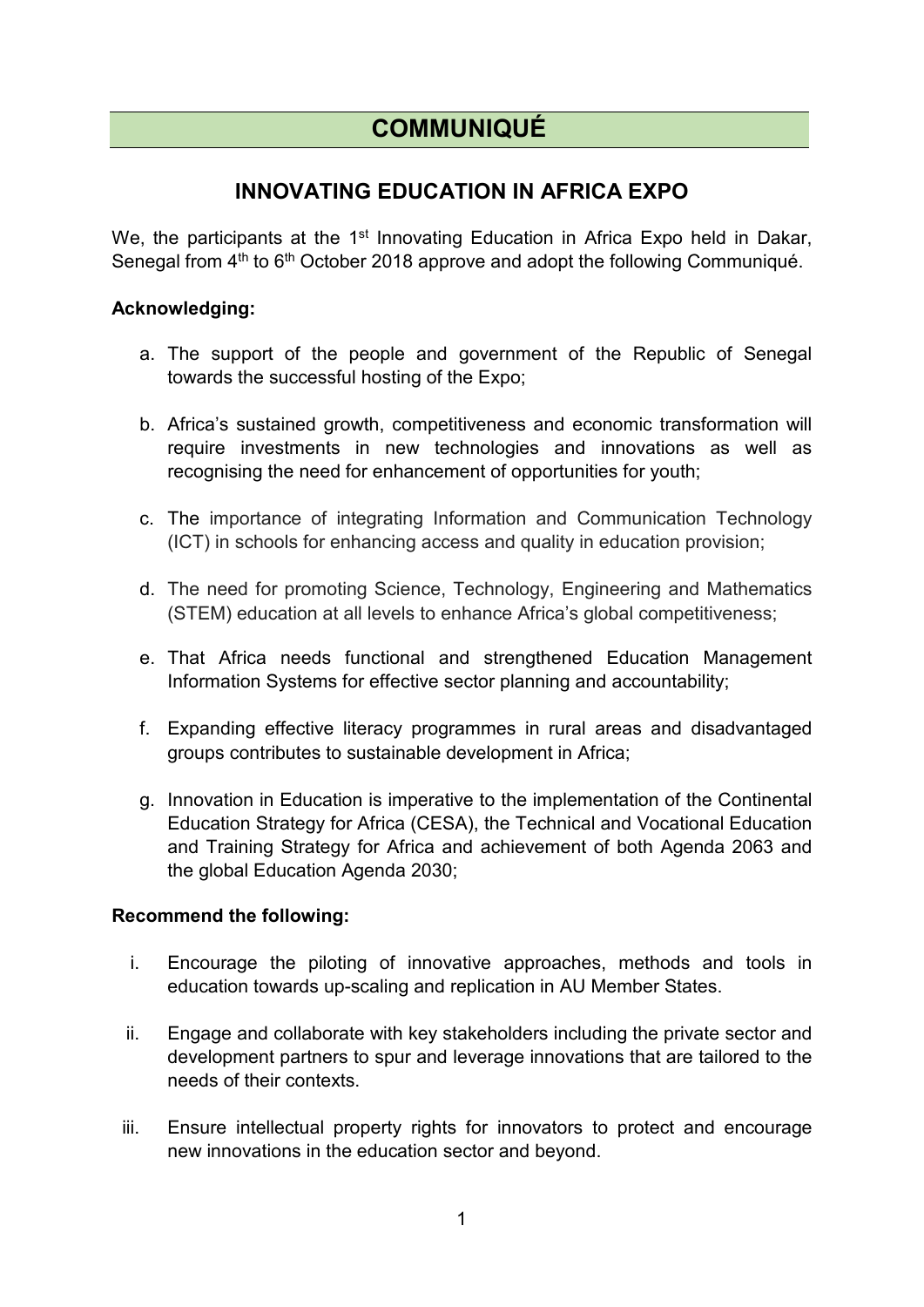- iv. Facilitate regular knowledge and experience sharing on innovation to promote educational development at national, regional and continental levels, thereby catering for the changing needs of Member States and taking on board advances in technology.
- v. Support and scale up innovations that ensure that children develop strong foundational skills in literacy and numeracy, including the ability to read and write in their mother tongue.
- vi. Encourage innovations that support the preservation and development of African culture and values and indigenous knowledge.
- vii. Support and scale-up innovations that promote girls and women's education for enhancing gender equality, focusing on STEM and promoting jobs for women in the applied sciences.
- viii. Learners must be stimulated and encouraged to take on STEM at an early age as this is an enabler for transformation; Curricula should be tailored to encourage STEM, whiles low-cost teaching and learning materials should be used to enhance access to STEM education.
- ix. There is need for assessment studies on curriculum reforms and refurbishment of schools to ensure responsiveness of the education system to existing and emerging issues.
- x. Strengthen and leverage on emerging and innovative digital technologies including digital media and social networks for education development in addition to empowering teachers with the necessary ICT skills for the 21<sup>st</sup> Century.
- xi. Showcase lessons learnt in TVET and support evidence based policy processes; and thereby foster innovation. The African Skills Portal for Youth Employment & Entrepreneurship (ASPYEE) should be utilised in this respect.
- xii. Promote social innovations for inclusive education focusing on disadvantaged groups including refugees, and persons with disabilities and the mainstreaming of human rights and peace education; and ensure protection of the right to education during emergency situations.
- xiii. Policy recommendations should be evidence based and linkages should be established between policies and practice. In addition, African Union Commission should coordinate Member States to report regularly on their best innovative practices in education.